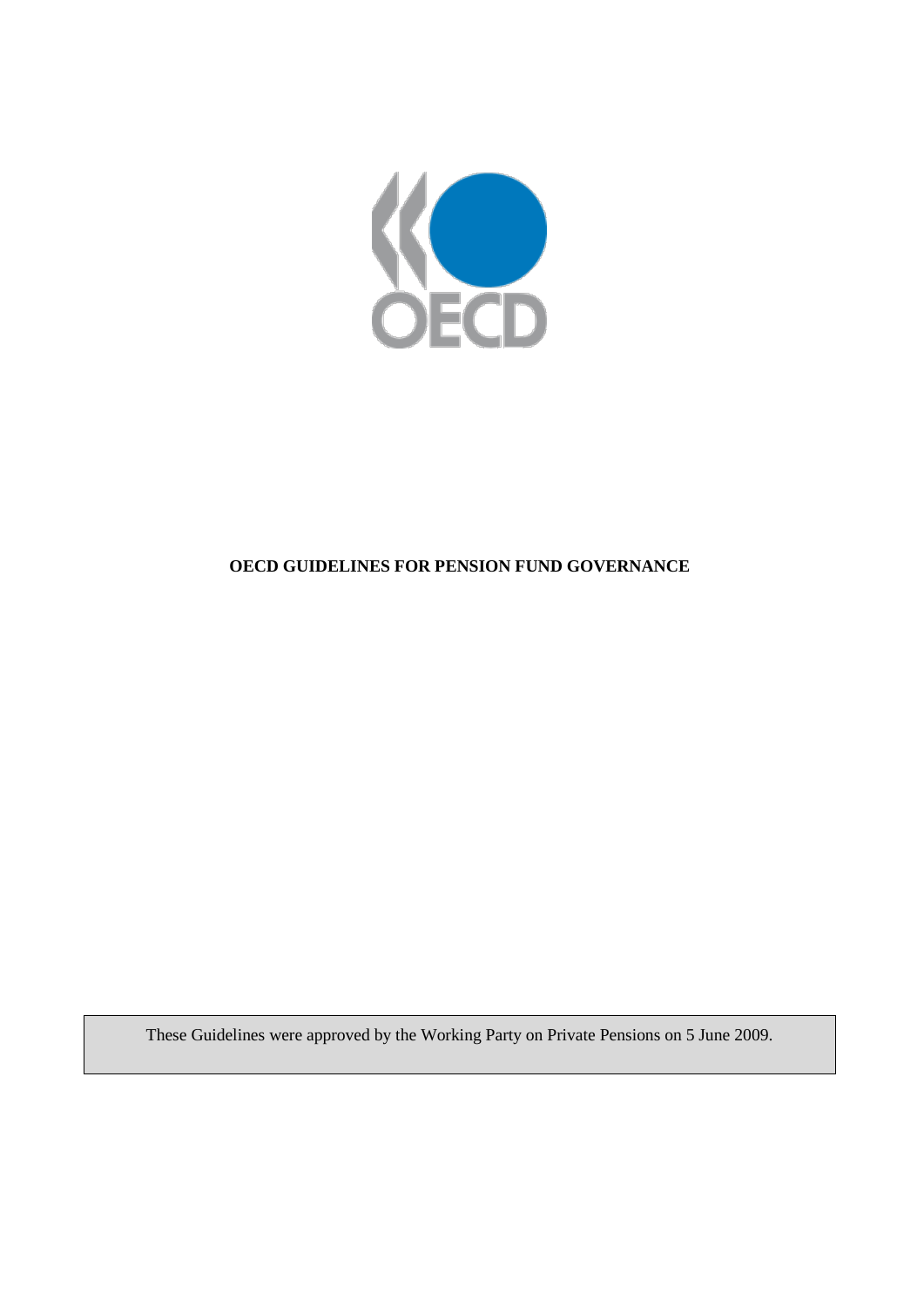# **OECD GUIDELINES FOR PENSION FUND GOVERNANCE<sup>1</sup>**

## **I. GOVERNANCE STRUCTURE**

### **1. Identification of responsibilities**

There should be a clear identification and separation of operational and oversight responsibilities in the governance of a pension fund. To the extent that a pension entity is established that owns the pension fund on behalf of plan/fund members and beneficiaries, the legal form of this entity, its internal governance structure, and its main objectives should be clearly stated in the pension entity's statutes, by-laws, contract or trust instrument, or in documents associated with any of these. If the pension fund is established as a separate account managed by financial institutions, the pension plan or contract between plan sponsors/members and beneficiaries and the financial institution should clearly state the responsibilities of the latter with respect to the management of the pension fund. As good pension fund governance should be "risk-based", the division of responsibilities should reflect the nature and extent of the risks posed by the fund.

### **2. Governing body**

Every pension fund should have a governing body<sup>2</sup> vested with the power to administer the pension fund and who is ultimately responsible for ensuring the adherence to the terms of the arrangement and the protection of the best interest of plan members and beneficiaries. The responsibilities of the governing body should be consistent with the overriding objective of a pension fund which is to serve as a secure source of retirement income. The governing body should retain ultimate responsibility for the pension fund, even when delegating certain functions to external service providers. For instance, the governing body should retain the responsibility for monitoring and oversight of such external service providers. Appropriate oversight mechanisms should also be established where the governing body is a commercial institution.

### **3. Accountability**

The governing body should be accountable to the pension plan members and beneficiaries, its supervisory board (where relevant) and the competent authorities. Accountability to plan members and beneficiaries can be promoted via the appointment of members of the governing body by pension plan members and beneficiaries or their representative organisations. The governing body may also be accountable to the plan sponsor to an extent commensurate with its responsibility as benefit provider. In order to guarantee the accountability of the governing body, it should be legally liable for its actions which fail to be consistent with the obligations imposed on it, including prudence. In defined contribution plans, accountability calls for safe harbour rules that clarify the responsibilities and liabilities of the governing body.

 $\overline{2}$ In a two-tier board system, involving a managing board and a supervisory board, the body which is responsible for all strategic decisions (usually the managing board) is considered the governing body.

 $<sup>1</sup>$  In EU countries, these Guidelines may not apply to those occupational, private pension plans, funds and entities that</sup> fall outside the scope of the Directive 2003/41/EC of the European Parliament and of the Council of 3 June2003 on the Activities and Supervision of Institutions for Occupational Retirement Provision (e.g. pension plans financed as book reserves).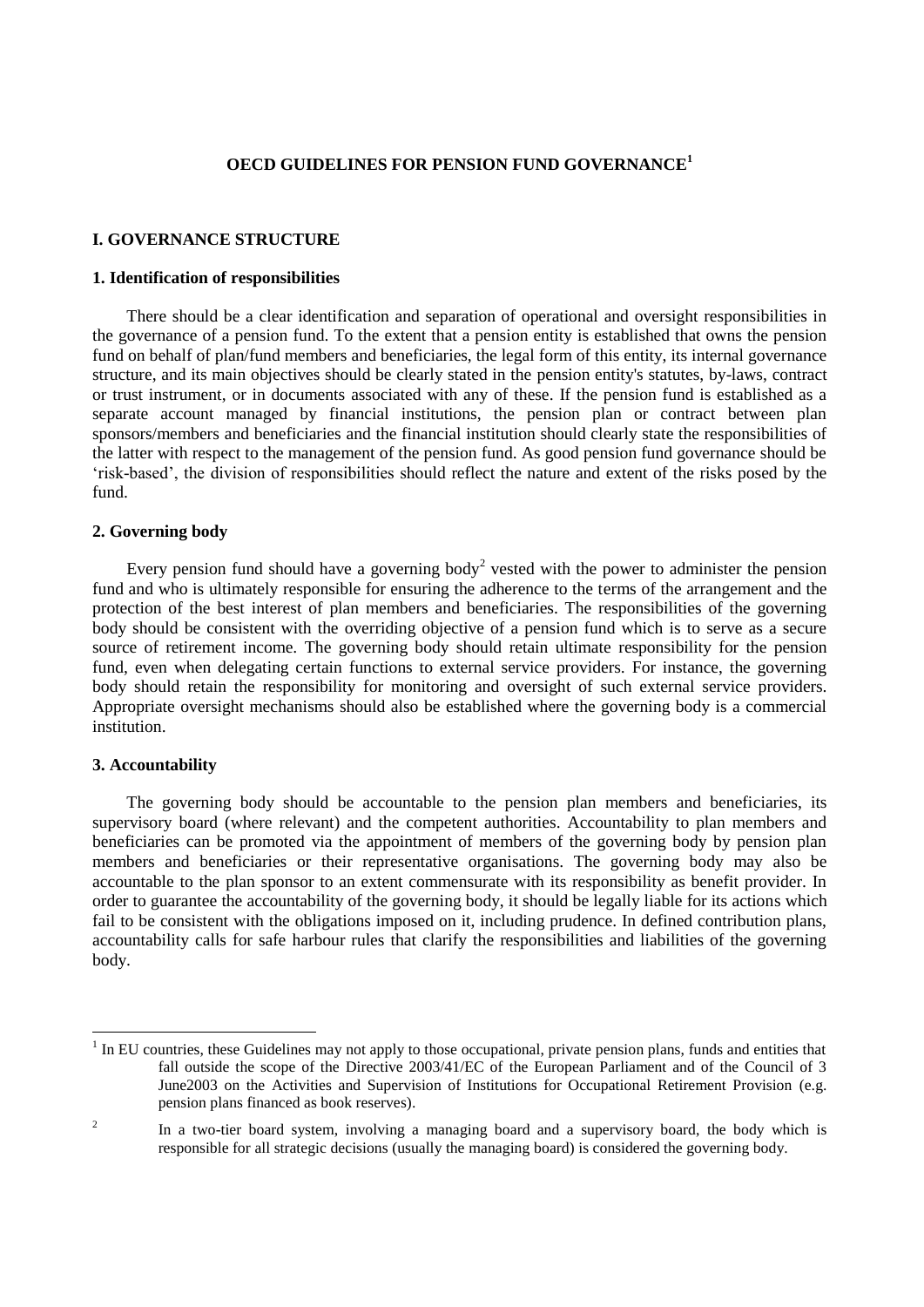### **4. Suitability**

Membership in the governing body should be subject to minimum suitability (or non-suitability) standards in order to ensure a high level of integrity, competence, experience and professionalism in the governance of the pension fund. The governing body should collectively have the necessary skills and knowledge to oversee all the functions performed by a pension fund, and to monitor those delegates and advisors to who such functions have been delegated. It should also seek to enhance its knowledge, where relevant, via appropriate training. Any criteria that may disqualify an individual from appointment to the governing body should be clearly laid out in the regulation.

### **5. Delegation and expert advice**

The governing body may rely on the support of sub-committees and may delegate functions to internal staff of the pension entity or external service providers. Where it lacks sufficient expertise to make fully informed decisions and fulfil its responsibilities the governing body could be required by the regulator to seek expert advice or appoint professionals to carry out certain functions. The governing body should assess the advice received, including its quality and independence, and should verify that all its professional staff and external service providers have adequate qualifications and experience.

### **6. Auditor**

An auditor, independent of the pension entity, the governing body, and the plan sponsor, should be appointed by the appropriate body or authority to carry out a periodic audit consistent with the needs of the arrangement. Depending on the general supervisory framework, the auditor should report promptly to the governing body and - if the governing body does not take any appropriate remedial action - to the competent authorities and other appropriate persons wherever he or she becomes aware, while carrying out his or her tasks, of certain facts which may have a significant negative effect on the financial situation or the administrative and accounting organisation of a pension fund.

### **7. Actuary**

An actuary should be appointed by the appropriate body or authority for all defined benefit plans financed via pension funds. As soon as the actuary realises, on performing his or her professional or legal duties, that the fund does not or is unlikely to comply with the appropriate statutory requirements and depending on the general supervisory framework, he or she shall inform the governing body and - if the governing body does not take any appropriate remedial action - the supervisory authority and other appropriate persons without delay.

### **8. Custodian**

Custody of the pension fund assets may be carried out by the pension entity, the financial institution that manages the pension fund, or by an independent custodian. If an independent custodian is appointed by the governing body to hold the pension fund assets and to ensure their safekeeping, the pension fund assets should be legally separated from those of the custodian. The custodian should not be able to absolve itself of its responsibility by entrusting to a third party all or some of the assets in its safekeeping.

## **II. GOVERNANCE MECHANISMS**

# **9. Risk-based internal controls**

There should be adequate internal controls in place to ensure that all persons and entities with operational and oversight responsibilities act in accordance with the objectives set out in the pension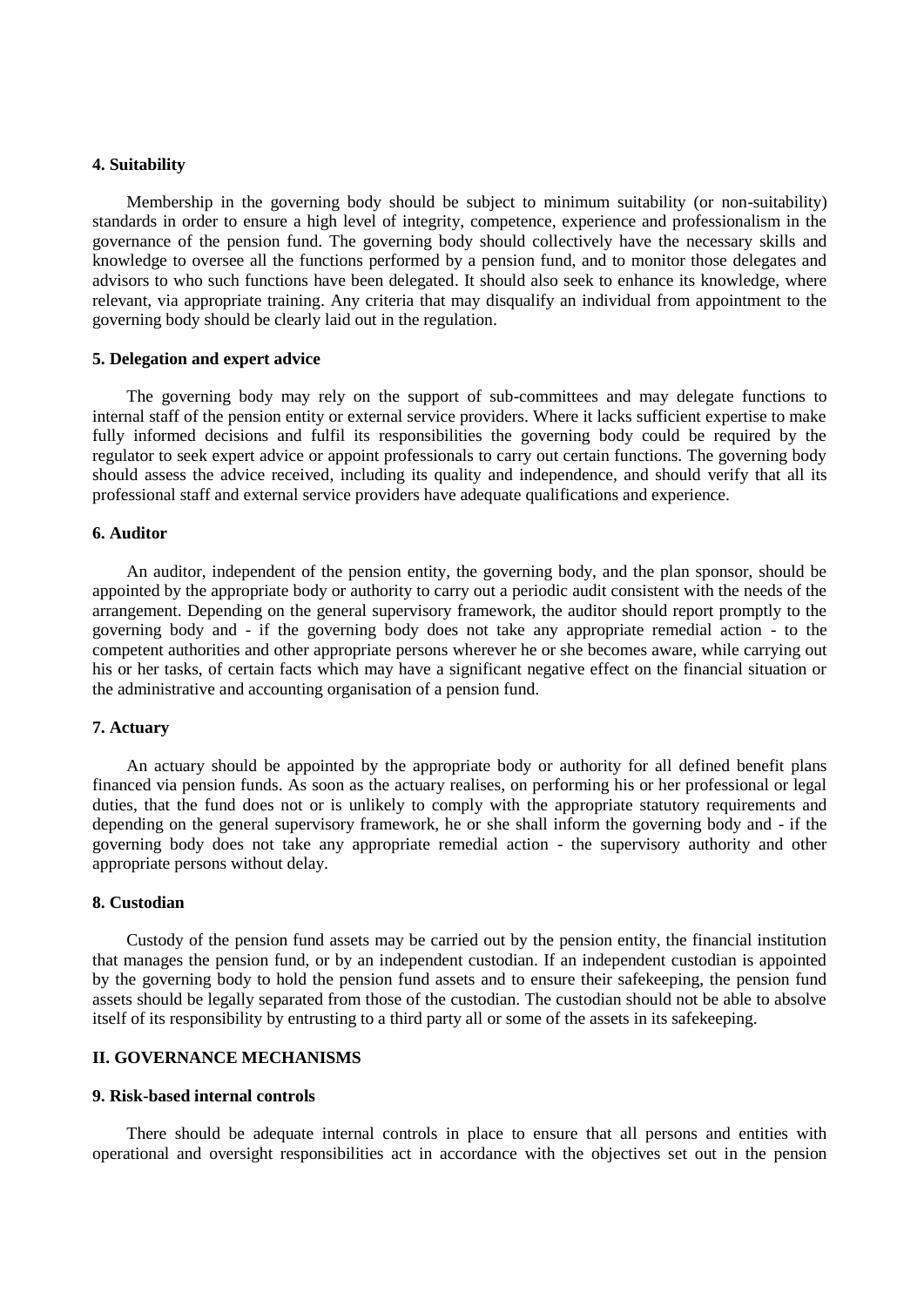entity's by-laws, statutes, contract, or trust instrument, or in documents associated with any of these, and that they comply with the law. Such controls should cover all basic organisational and administrative procedures; depending upon the scale and complexity of the plan, these controls will include performance assessment, compensation mechanisms, information systems and processes, risk management procedures and compliance. The governing body should also develop a code of conduct and a conflicts of interest policy for them and the staff of the pension entity as well as for any party with operational responsibilities. There should also be appropriate controls to promote the independence and impartiality of the decisions taken by the governing body, to ensure the confidentiality of sensitive information pertaining to the fund and to prevent the improper use of privileged or confidential information.

### **10. Reporting**

Reporting channels between all the persons and entities involved in the governance of the pension fund should be established in order to ensure the effective and timely transmission of relevant and accurate information.

### **11. Disclosure**

The governing body should disclose relevant information to all parties involved (notably pension plan members and beneficiaries, plan sponsors, supervisory authorities, auditors etc.) in a clear, accurate, and timely fashion.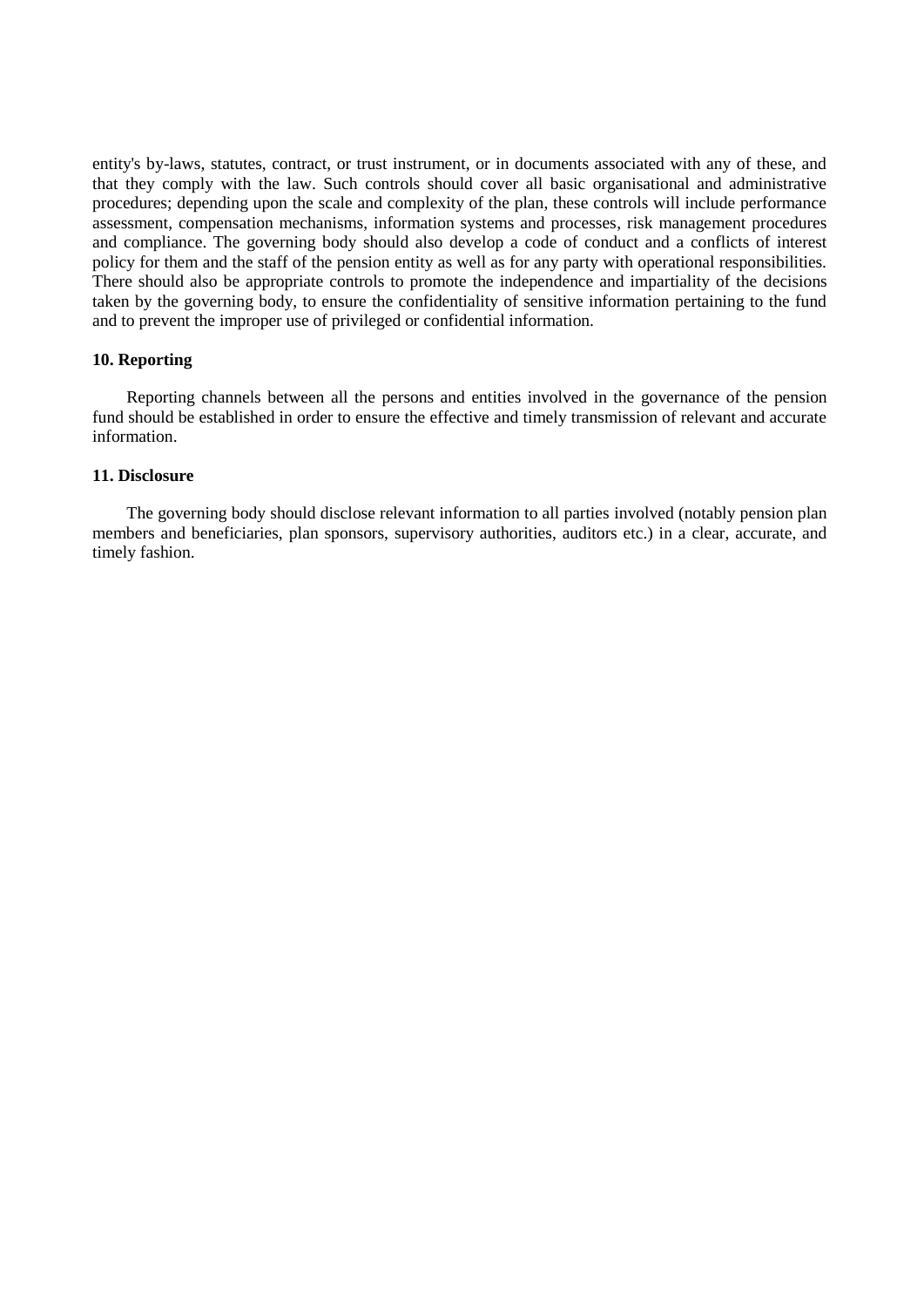# **ANNOTATIONS TO GUIDELINES FOR PENSION FUND GOVERNANCE**

# **I. GOVERNANCE STRUCTURE**

#### **1. Identification of responsibilities**

Good governance calls for a clear identification and separation of the operational and oversight responsibilities of a pension fund. To the extent that a pension entity is established that owns the pension fund on behalf of plan/fund members and beneficiaries, the assignment of these responsibilities needs to be clearly stated in the pension entity's statutes, by-laws, contract, or trust instrument, or in documents associated with any of these. These documents also need to state the legal form of the pension entity, its internal governance structure, and its main objectives. If the pension fund is established as a separate account managed by financial institutions, the pension plan or contract between plan sponsors/members and beneficiaries and the financial institution should clearly state the responsibilities of the latter with respect to the management of the pension fund. In addition, there need to be a mechanism for ensuring appropriate independent oversight of the decisions taken by these third parties.

Pension entities are established in accordance to statutes, by-laws, contract (including collective agreements with trade unions), or trust instrument. These documents, sometimes together with associated material, should define the legal form of the pension entity as well as its internal governance structure and main objectives. The main objectives of the pension entity will vary depending on the type of plan that they support. In defined contribution plans, the main objective of the pension entity may be to invest the pension assets in order to maximise risk-adjusted returns, taking into consideration any costs borne by members. In defined benefit plans, the pension entity may have several objectives, such as ensuring an adequate match between the pension plan assets and its liabilities and paying benefits upon the death or retirement of plan members and beneficiaries.

Some of the operational functions of the pension entity that should be identified and assigned include collection of contributions, record-keeping, actuarial analysis, funding and contribution policy, assetliability management (or equivalent concepts in defined contribution plans), investment strategies, asset management, disclosure to plan members and beneficiaries, regulatory compliance and, where appropriate, financial education. These responsibilities and their assignment should be clearly stated in the pension entity's documents, and where outsourced, monitored via service level agreements.

As good pension fund governance should be "risk-based", the division of responsibilities should reflect the nature and extent of the risks posed by the fund. For example, where funds adopt a sophisticated investment strategy, an investment sub-committee may be appropriate.

The role of the plan sponsor and the rights of the plan/fund members and beneficiaries with respect to the governance of the fund should be also clearly documented. Appointment of the governing body should be ruled by the pension entity's statutes and/or legal provisions. The plan sponsor may appoint some of the members of the governing body. Pension plan/ fund members and beneficiaries or their representative organisations may also play a role in appointing members of the governing body of the pension fund. If the plan is established as part of a collective agreement, the contracting trade union(s) have responsibility for the appointment of the governing body on behalf of plan/fund members and beneficiaries. Where the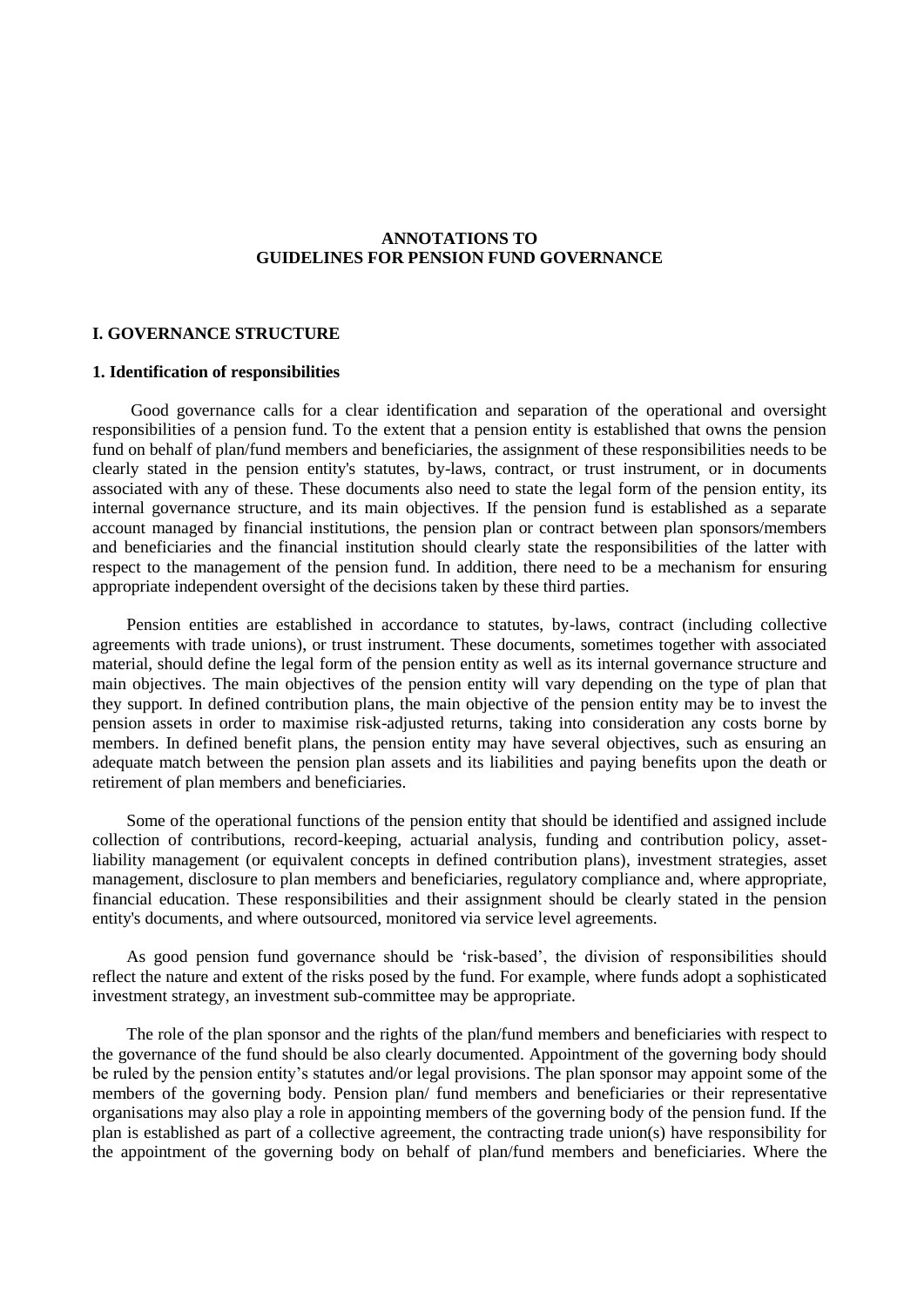pension fund is established as an independent legal entity, some of the professional staff of this entity, such as actuaries and asset managers, may also be employees of or external advisors to the plan sponsor. However, in general, it should be the governing body's responsibility to appoint the professional staff and the external service providers of the pension entity.

When the pension fund is established as a separate account managed by financial institutions, their responsibilities should be clearly stated in the plan or contract documents. In occupational plans, plan sponsors should sign a contract with the financial institutions responsible for the management of the pension fund, where the objectives of the fund are also clearly stated. In personal plans, the contract is signed directly between the plan member and the financial institution.

# **2. Governing body**

Pension funds are controlled by a governing body that is responsible for the operation and oversight of the pension fund. The governing body may also be responsible for other (or indeed all) aspects of the administration of a pension plan. This governing body may be a person, a committee or committees of persons (e.g. a board of trustees) or a legal entity. In a two-tier board system the managing board or body which is responsible for all strategic decisions is considered the governing body. In some countries various entities have fiduciary duties and may therefore be considered on a par with the governing body. In general, it is appropriate to split operational and oversight responsibilities, with the governing body focusing solely on strategic decisions and oversight functions. Operational tasks should be delegated to the pension entity"s executive staff or a sub-committee and, where appropriate, external service providers.

A separate supervisory board or oversight committee may be established whose main functions are the selection and oversight of the body in charge of strategic decisions. The supervisory board may have other responsibilities, and may, for example, appoint the auditor or actuary of the pension fund and control potential conflicts of interest. The supervisory board may form part of the internal governance structure of the pension entity (as in a two-tier board system) or it may be established externally. Its members may be elected by the plan sponsor and plan/fund members and beneficiaries. In pension funds established in the corporate form, the general meeting of plan/fund members and beneficiaries also exerts some oversight functions. On-going, independent oversight by such a supervisory board is especially advisable where the governing body is also a commercial institution.

Though the governing body may delegate operational duties to the pension entity's internal staff or external service providers, it remains ultimately responsible for ensuring that pension funds fulfil their overriding objective which is to serve as the sources of funds for retirement benefits. In particular, the governing body should retain the responsibility for monitoring and oversight of those service providers, preferably via service level agreements. Core functions, such as formulating the investment policy and risk monitoring should also normally rest with the governing body taking advice from subcommittees, though external advice may of course be requested.

The governing body's main strategic and oversight responsibilities should include at least:

- setting out the pension fund"s key goals or mission, identify the main risks, and lay out the main policies, such as the investment policy – including the strategic asset allocation -, the funding policy, and the risk management policy;
- monitoring the administration of the pension fund in order to ensure that the objectives set out in the fund by-laws, statutes, contract or trust instrument, or in documents associated with any of these, are attained (e.g. timely payment of pension benefits promised or targeted,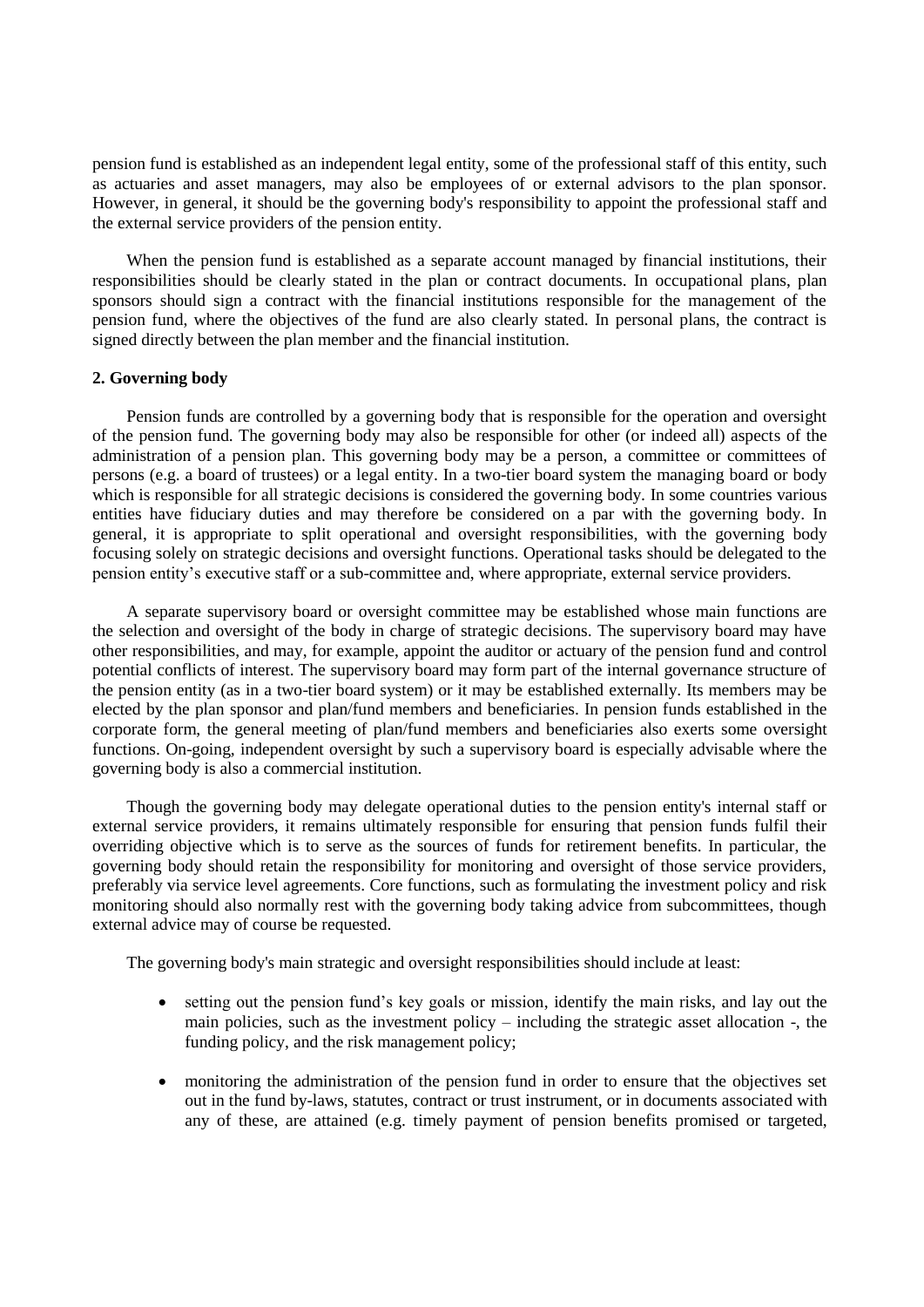adequate management of risks, including a diversified asset allocation, cost-effectiveness of administration, paying proper plan expenses from the fund, etc);

- selecting, compensating, monitoring, and, where necessary replacing internal executive staff as well as external service providers (e.g. asset managers, actuaries, custodians, auditors, etc); in a two-tier board system the appointment of external service providers (e.g. actuaries, auditors) may be the responsibility of the supervisory board;
- ensuring the compliance of the activities of the entity with the pensions law and other applicable statutes (e.g. investment regulations, reporting and disclosure requirements, control of conflicts of interest situations, improper use of privileged information, etc);

With DC pension funds, additional key tasks of the governing body include ensuring that: (i) suitable investment choices are offered to members (including a suitable default fund), (ii) the performance of these funds is monitored, (iii) costs charged to members are optimised and disclosed in their disaggregated form, and (iv) members are offered guidance and where relevant projections on expected benefits. To enable the governing body to undertake its role effectively, safe-harbour rules may be appropriate.

While the governing body should best serve the interest of the pension plan members and beneficiaries, it may also be required to avoid imposing an unnecessary financial burden on the plan sponsor (i.e. where the interest of plan members and beneficiaries could be equally best served through other means, which are more beneficial for plan sponsors). The expenses of administering the pension fund should be managed efficiently, and the governing body may be required to minimise the cost to employers where these expenses are borne exclusively by the plan sponsor.

#### **3. Accountability**

Accountability over governance functions is particularly important in order to allow the supervisory authority and the plan members and beneficiaries to discipline the governing body or seek other means of redress in case of mismanagement. The governing body may also be accountable to the plan sponsor to an extent commensurate with its responsibilities as a benefit provider.

In order to guarantee the accountability of the governing body, it should be liable for its actions which are in breach of its duties. Such liability may include in some instances personal financial responsibility. In such cases, insurance of this liability can strengthen the ability of the pension fund to recover losses in case of mismanagement.

In cases where the plan sponsor acts as the governing body or directs a third party provider in a DC plan, safe harbour rules may be appropriate to ensure that plan sponsors are accountable for their decisions but have a liability commensurate with the scope of those decisions. For instance, such rules can allow the plan sponsor to carry out due diligence in the choice and ongoing monitoring of service providers, investment alternatives and default options, whilst limiting his liabilities.

The accountability of the governing body also requires:

- regular meetings of the governing body;
- diffusion of decision-making power in the governing body (for example, a requirement for decisions to be taken on a majority basis);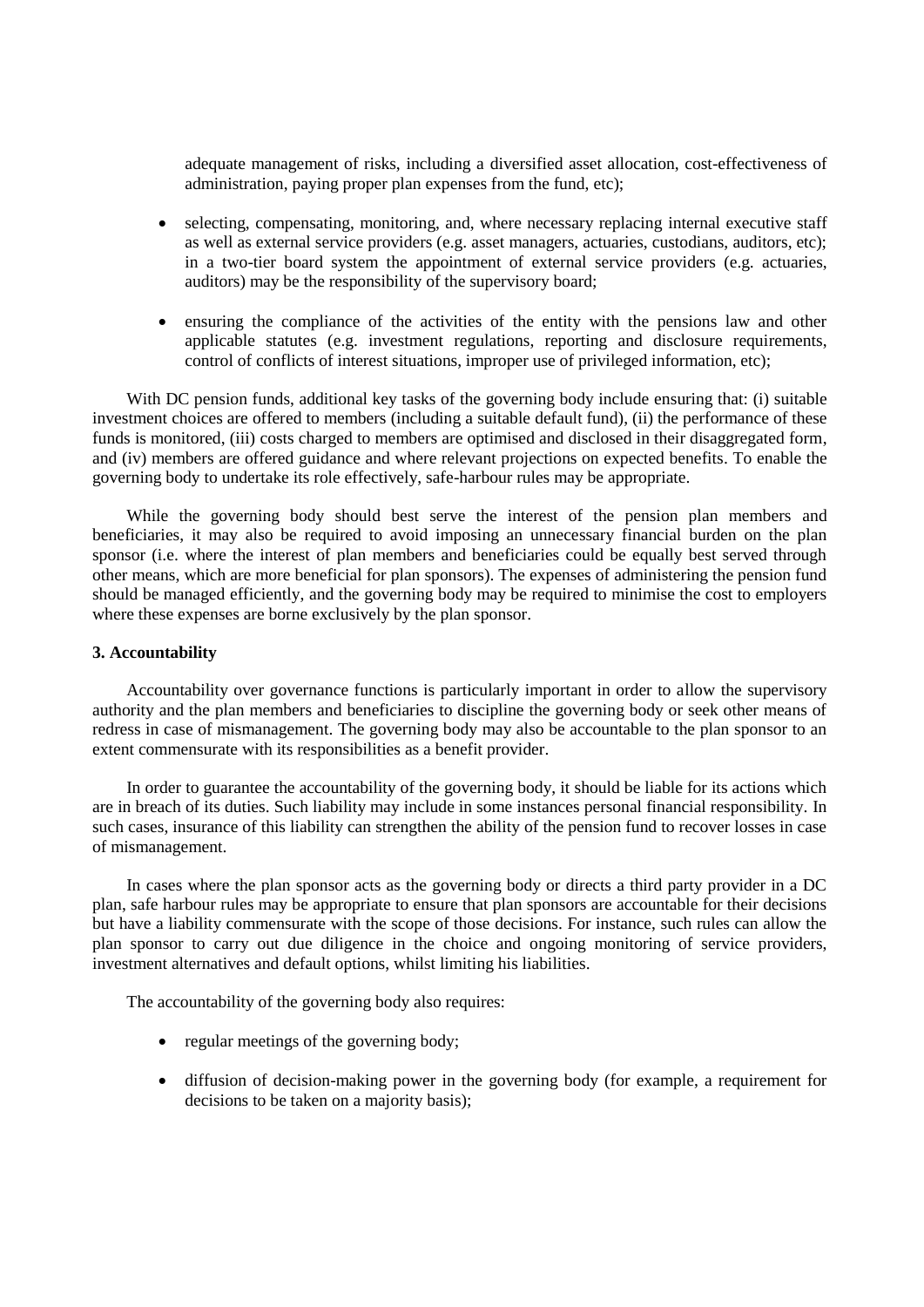- appropriate disclosure of the decisions reached in these meetings to affected plan members and beneficiaries;
- regular reporting of important and significant information about the operation of the pension fund to the supervisory board, where relevant;
- reporting of information about the operation of the pension fund to the supervisory authorities;
- transparent selection mechanisms for the members of the governing body (including the possibility of appointments of representatives of plan members and beneficiaries through a fair selection system);
- appropriate succession planning processes.

Disclosure to plan members and beneficiaries may be required for plan changes that could have a material impact on future pension benefits, such as a material change in the plan terms or their application. In order to reduce the administrative burden on the governing body, disclosure could be made on a regular basis, for example, once a year, rather than after every meeting of the governing body.

The selection and succession planning structure should deal with the term, appointment/election and removal of members of the governing body of the pension fund. The term of appointment of the members of the governing body may vary depending on the type and context of particular plans.

Accountability to plan members and beneficiaries can be also enhanced by requiring representation of plan members and beneficiaries on the governing body. When the pension plan is established as part of a collective agreement, the nomination process normally involves the contracting trade unions. In some countries, paritarian representation of employers and employees in the governing body is required by law, ensuring that their respective points of view are represented. In other countries, labour laws governing union-management relations may prescribe when employee representation on pension funds is necessary. The appointment of independent professionals to the governing body is also an effective way to promote good governance.

Election through a fair voting system (e.g. majority voting) is recommended in cases where plan members and beneficiaries can elect some of the members of the governing body. Biographical information on the member of the governing body seeking election should be provided to those involved in the selection process. The information should be provided in a timely manner and should be sufficient including age, length of time he/she has been associated with the pension fund, qualifications and experience. Having said this, existing associations of employees (e.g. trade unions) already have internal electoral systems in place which may make these additional elections redundant.

### **4. Suitability**

Members of the governing body should be subject to minimum suitability standards, such as "fit and proper" criteria. Causes of automatic disqualification could include conviction for fraud, theft or other criminal offences, and gross mismanagement of a pension or other fund that led to significant civil penalties, and, in some cases, personal bankruptcy.

Each member of the governing body should also contribute to a balanced set of skills that enables the board, acting as a collective body, to execute successfully its obligations. For this purpose, the governing body may establish a template of the skills set needed and identify any gaps. The qualifications and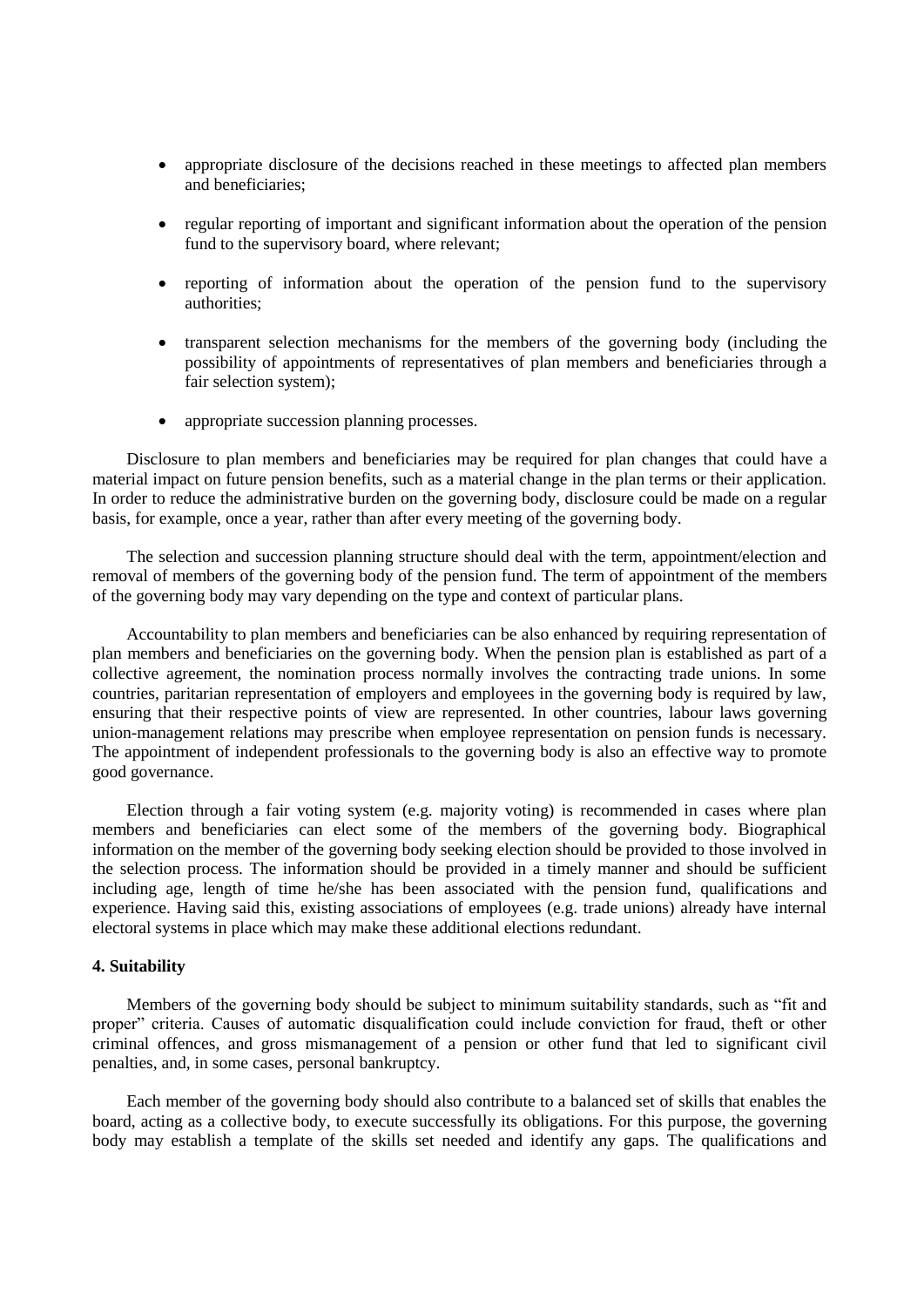experience required of the members of the governing body will depend on their responsibilities. It is advisable for at least some members to possess appropriate professional qualifications and experience to assist in some key decisions such the design of the investment strategy. In general, it is desirable that all members of the governing body have sufficient knowledge and experience to be able to understand the decisions of the professionals that operate the fund. Where the governing structure includes a general assembly of the plan members and beneficiaries (as is sometimes the case in pension funds set up in the corporate form), these would evidently not be subject to fit and proper criteria.

The governing body should regularly review its collective skill set and consider whether it is adequate. Where relevant, it should seek to enhance its collective knowledge of pension fund matters via appropriate training, paid for by the pension entity. An annual skills inventory and training plan may be prepared for this purpose. In general, training is recommended both initially on appointment and on an ongoing basis (at least every two years). Such training could be supported by pension fund regulatory or supervisory bodies (for example via free on-line courses, other material or approval of other education providers). Alternatively, the supervisory authorities may identify or approve suitable courses. More advanced training may be needed to ensure that the governing body fully understands investment in complex financial instruments.

### **5. Delegation and expert advice**

Where it is appropriate to do so, the governing body should seek expert advice and may delegate functions to sub-committees of the pension entity, internal executive staff, or to external service providers. Some of the functions where the governing body may require external advice from consultants and other professional service providers include setting the investment and funding policies and asset-liability management. The governing body should have power and the ability to appoint, assess and remove such advisors. It should also take care not to rely exclusively on one source of information and ensure that the advice is independent / non-conflicted.

The governing body may also delegate operational duties, such as asset management, record keeping, and benefit payment, to internal executive staff and / or professional service providers. It may also utilise the resources of the plan sponsor, though this may not always have qualified staff to carry out specific functions, such as actuarial analysis.

The governing body should ensure that all its professional staff and, where appropriate, the external service providers have the relevant qualifications and experience required to carry out their functions in accordance with the objectives of the pension entity and the pension plan.

### **6. Auditor**

The auditor is responsible for reviewing the financial accounts for the pension plans and/ or the pension fund with an appropriate periodicity. The extent and frequency of the audit will vary depending on the nature, complexity, and size of the pension plan/fund. The auditor may also be in charge of verifying the controls relating to risk management and conflicts of interest.

Auditors should also play also a "whistle-blowing" function. If, in the course of the exercise of their duties, they become aware of any significant threat to the financial position of a pension fund or its administrative and accounting organisation, they should promptly report to the governing body. If appropriate remedial action is not taken by the governing body, the auditor should report to the competent authorities and other appropriate persons. If appropriate remedial action is not taken, the auditor should also take this into account in the issuance of any audit opinion. The authorities or relevant professional bodies should issue guidance for auditors on the significance of actions of non-compliance with the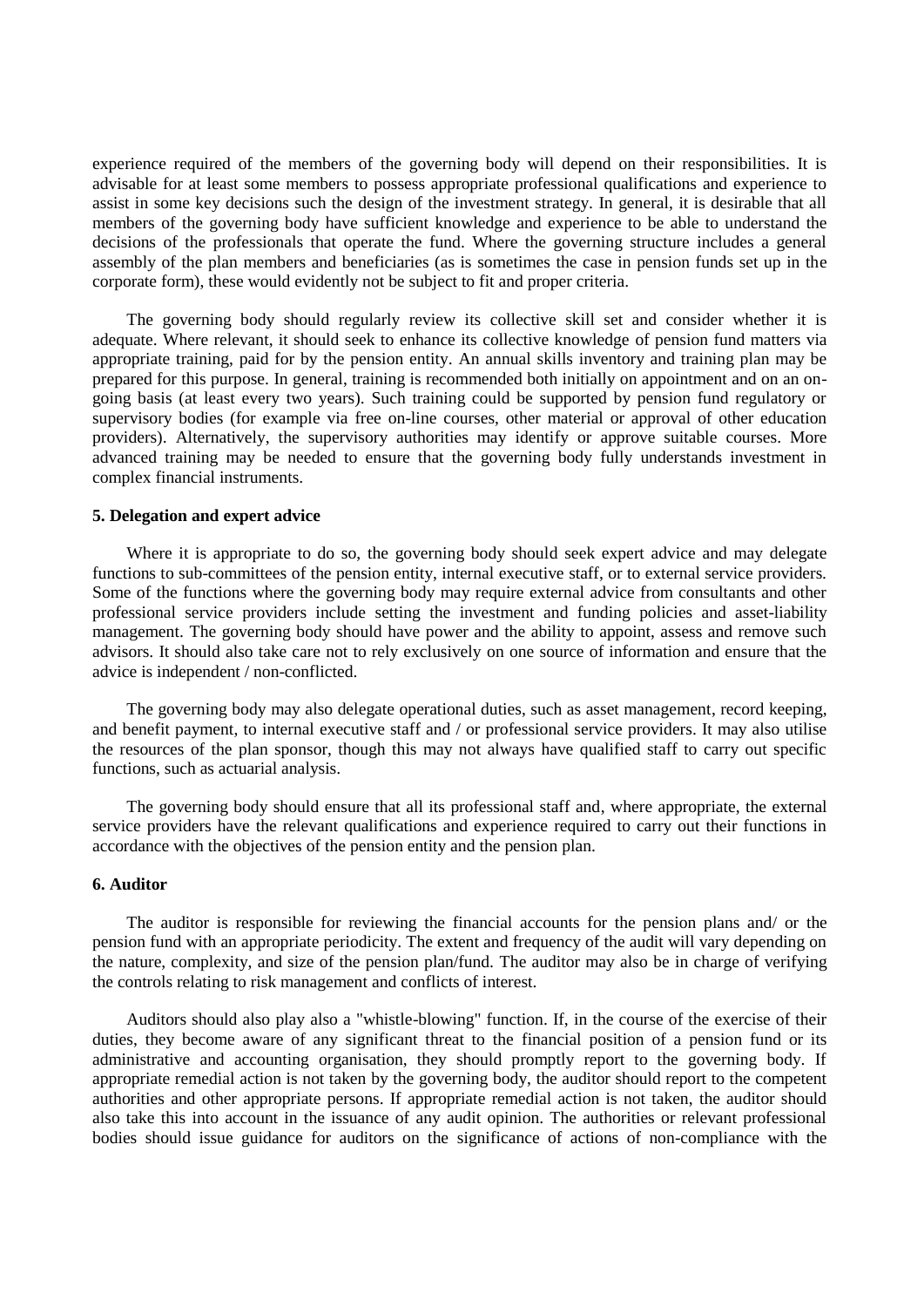pension fund statutes and/or current legislation. In some countries, some of the functions normally carried out by auditors may be carried out by other entities, such as the custodians.

The independence of the auditor from the pension entity, the governing body, and the plan sponsor is important to ensure the impartiality of the audit. Normally, the auditor should be appointed by the governing body of the pension entity and in a manner consistent with fiduciary duties. In a two-tier board system the supervisory body may appoint the auditor. In some instances, the supervisory authority may appoint the auditor directly.

# **7. Actuary**

The governing body should appoint an actuary for all pension funds that support plans where the plan sponsor insures the plan member against investment or/and biometric risk. In a two-tier board system the supervisory body may appoint the actuary. Even in defined contribution plans, however, an actuary with a limited role may be advisable, since investments should be made taking into account the adequacy of all retirement income assets.

The actuary may not always be an employed member of the staff of the pension entity or the financial institution managing the fund. For example, the actuary may be employed directly by the employer or plan sponsor or he/she may be an external service provider (e.g. a professional actuary or a benefits consultant firm). Members of the governing body should not normally be appointed as pension plan/fund actuaries. Where the actuary is employed directly by the employer or plan sponsor, the possible conflict of interest should be properly managed.

The role of the actuary should include at least the evaluation of the fund's present and future pension liabilities in order to determine the financial solvency of the pension plan following recognised actuarial and accounting methods. The actuary should also identify the funding needs for the pension plan, and estimate the level of contributions taking account of the nature of the liabilities of the pension plan. The actuary should also play a "whistle-blowing" function, and report to the governing body immediately when he or she realises that the fund does not or is unlikely to comply with the appropriate statutory requirements (e.g. minimum funding requirement). If the governing body does not take appropriate remedial action (e.g. establish a recovery plan to eliminate a funding deficit), the actuary should report to the competent authorities and other appropriate persons. If appropriate remedial action is not taken, the actuary should also take this into account in the issuance of any actuarial report or opinion. The authorities or relevant professional bodies should issue guidance on the significance of actions of non-compliance with the pension fund statutes and/or current legislation.

## **8. Custodian**

Where appropriate, it may be required that a custodian, different from the pension entity or the financial company that manages the pension fund, is appointed by the governing body of the pension fund. The appointment of an independent custodian is an effective way to safeguard the physical and legal integrity of the assets of a pension fund.

The custodian holds the pension fund assets and should be in a position to ensure their safekeeping. They may also provide additional services such as securities lending, cash management, investment accounting and reporting, and performance measurement. In some cases, the custodian may also play an external whistleblowing function similar to that of the auditor with respect to, for example, the investment of pension assets.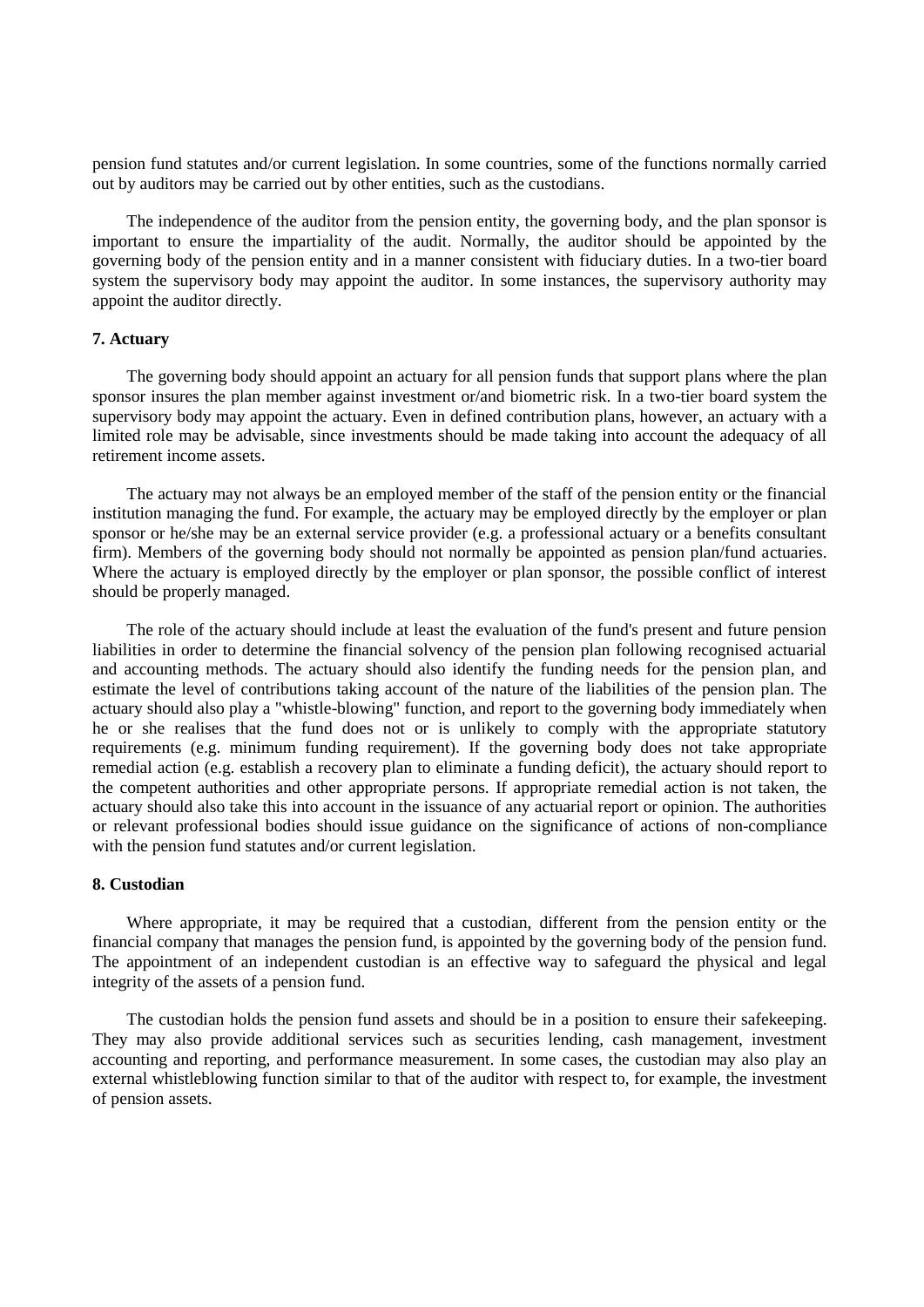# **II. GOVERNANCE MECHANISMS**

### **9. Risk-based internal controls**

The scope and complexity of internal control measures should be "risk-based" and will vary according to the type and size of pension plan, fund and entity and the type and extent of risks faced. However, there are certain basic organisational and administrative procedures that are central to risk management and control and sound business practice:

- Regular assessment of the performance of the persons and entities involved in the operation and oversight of the pension fund, particularly where the governing body is also a commercial institution;
- Regular review of compensation mechanisms, in order to ensure that they provide the correct incentives for those responsible for the operation and oversight of the pension fund;
- Regular review of information processes, operational software systems, and accounting and financial reporting systems;
- Identification, monitoring, and, where necessary, correction of conflicts of interest situations. A policy for dealing with conflicts of interest situations should be in place;
- Mechanisms to sanction the improper use of privileged information;
- Implementation of an adequate risk measurement and management system including effective internal audit
- Regular assessment of regulatory compliance systems

Mechanisms are needed to assess regularly the performance of the pension entity's internal staff as well as the external service providers (e.g. those providing consultancy, actuarial analysis, asset management, and other services for the pension entity). It is also good practice for the governing body to undertake self-analysis and for an independent, external person/organisations (or, where it exists, the supervisory board) to undertake a review of the internal controls of the pension entity and the performance of the governing body. The governing body could also restate annually that they are aware of the governance obligations and other key documents relating to the fund, that they are in compliance or have notified any potential conflicts.

Objective performance measures should be established for all the persons and entities involved in the administration of the pension fund. For example, appropriate benchmarks should be established for external asset managers. Performance should be regularly evaluated against the performance measures and results should be reported to the relevant decision maker, and, where appropriate, to the supervisory board, the supervisory authority, and the pension fund members and beneficiaries. The benchmarks should be reviewed regularly also to ensure their consistency with the pension fund objectives (e.g. the investment strategy).

Appropriate compensation can provide the right incentives for good performance. The establishment of a compensation committee and chairperson may optimise the process of evaluating the compensation of those responsible for the operation and oversight of the pension fund, such as asset managers, custodians, actuaries, as well as the members of the governing body.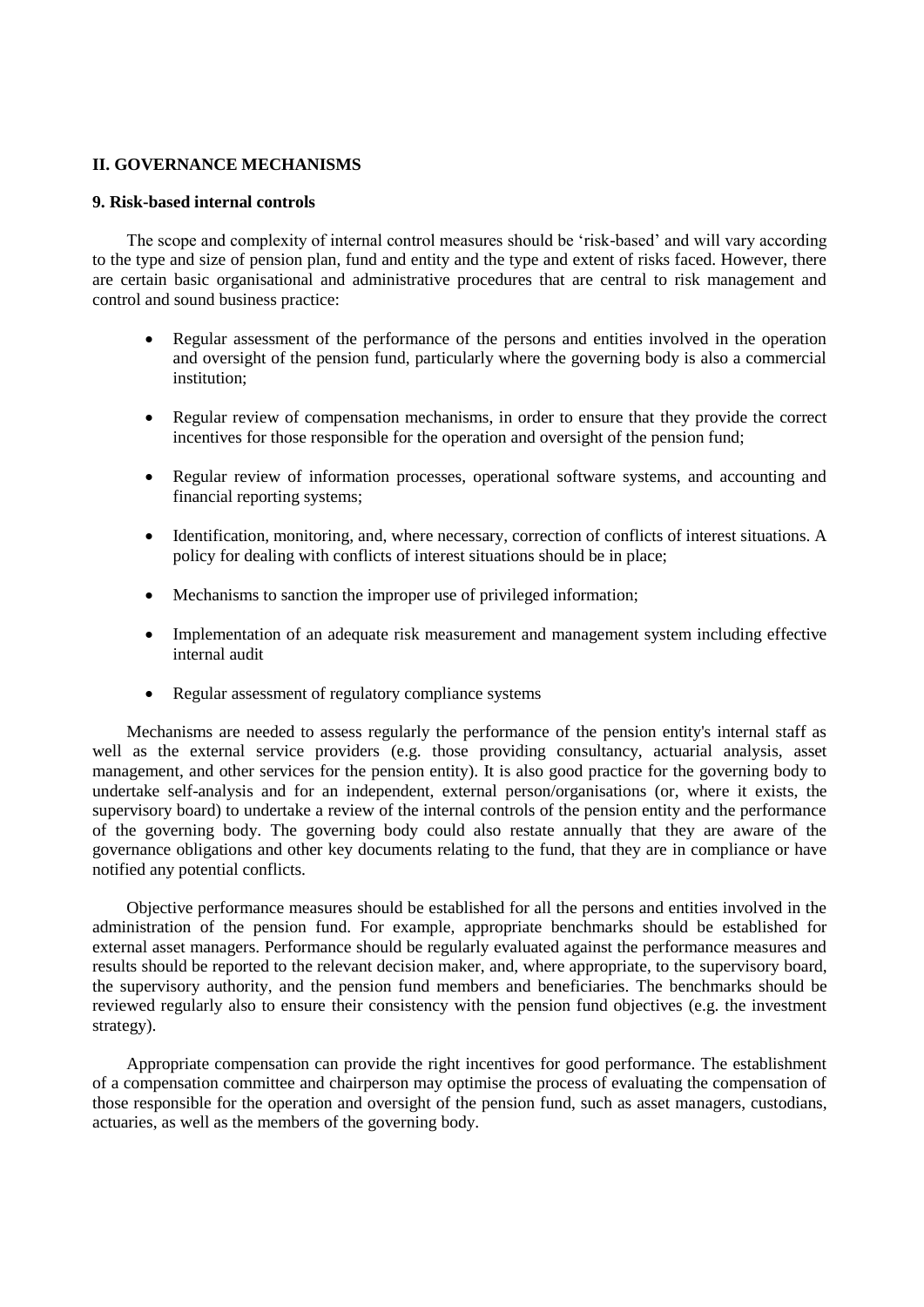The compensation policy of sales forces of pension plan providers may also warrant close scrutiny by the governing body, since these costs can reduce pension benefits significantly. There is a risk also that sales staff may not act in the best interest of plan members and beneficiaries, offering products that are not suitable for certain individuals. The governing body should therefore ensure that the remuneration structure for sales staff does not create distorted incentives or and lead to ill-advised decisions by consumers.

A conflict of interest policy should be in place and members of the governing body and staff should regularly report compliance with these rules. Conflicts of interest situations should be identified and dealt with in a suitable manner. Conflicts should be disclosed and recorded in the minutes of the board, as should the role of third parties in settling policy/ strategy for the fund, including trading policies, and the commission and other fees paid by the fund. In certain cases, banning the concentration of functions in a single person or entity that would otherwise lead to a conflict of interests may be the preferred solution. In other cases, disclosure of the conflict of interest to the governing body may suffice, who should be required to monitor these cases closely. It may be in the fund"s best interest to adopt policies which prevent even the appearance of a conflict of interests. One effective way of doing so is for the conflicted individual to abstain from voting on any decisions related to the matter of the conflict.

Where the conflict involves a member of the governing body, the case should be reviewed and monitored by the members of it who are not conflicted. Where appropriate, the governing body may seek independent advice or guidance regarding the service or transaction. In the event of the governing body not being able to resolve a conflict of interest situation that may be judged by some of the members of the governing body as harmful to the interest of the plan members and beneficiaries, this should be reported to the supervisory board or supervisory authority, which will make a decision on whether they should be permitted, and if so under what conditions. In some cases, the supervisory authority may decide to appoint an independent professional to the governing body.

The governing body should also establish appropriate controls to promote the independence and impartiality of the decisions taken - ensuring an equal treatment of all plan members -, ensure the confidentiality of sensitive information pertaining to the fund and prevent the improper use of privileged or confidential information. Employees of the pension entity may also be required to notify to the governing body any breaches of legislation, by-laws or contracts in the operational tasks that they are responsible for. A code of conduct should be established to implement these goals, requiring employees to observe high standards of integrity, honesty, and fair dealing. Internal review mechanisms may be put in place to verify and sanction the compliance with the code of conduct.

An adequate risk measurement/management system and an effective internal audit should be also established. The risk management system should cover the main risks that a pension fund is exposed to, such as investment, biometric and operational risks. These control mechanisms form the basis of good business conduct, enhanced transparency, consistency as to management decisions, and for the protection of all stakeholders of the pension fund. Prudent risk management practices should also consider intangible risk factors such as environmental, political and regulatory changes, as well as the pension fund"s potential market impact through its investment decisions. The risk management strategy should seek to proactively identify and explicitly balance short- and long-term, considerations.

Finally, pension entities should have mechanisms to assess the compliance with the law. A compliance officer may be assigned to carry out this activity on a regular basis. Compliance assessment should include documentation related to functions that have been delegated to external service providers.